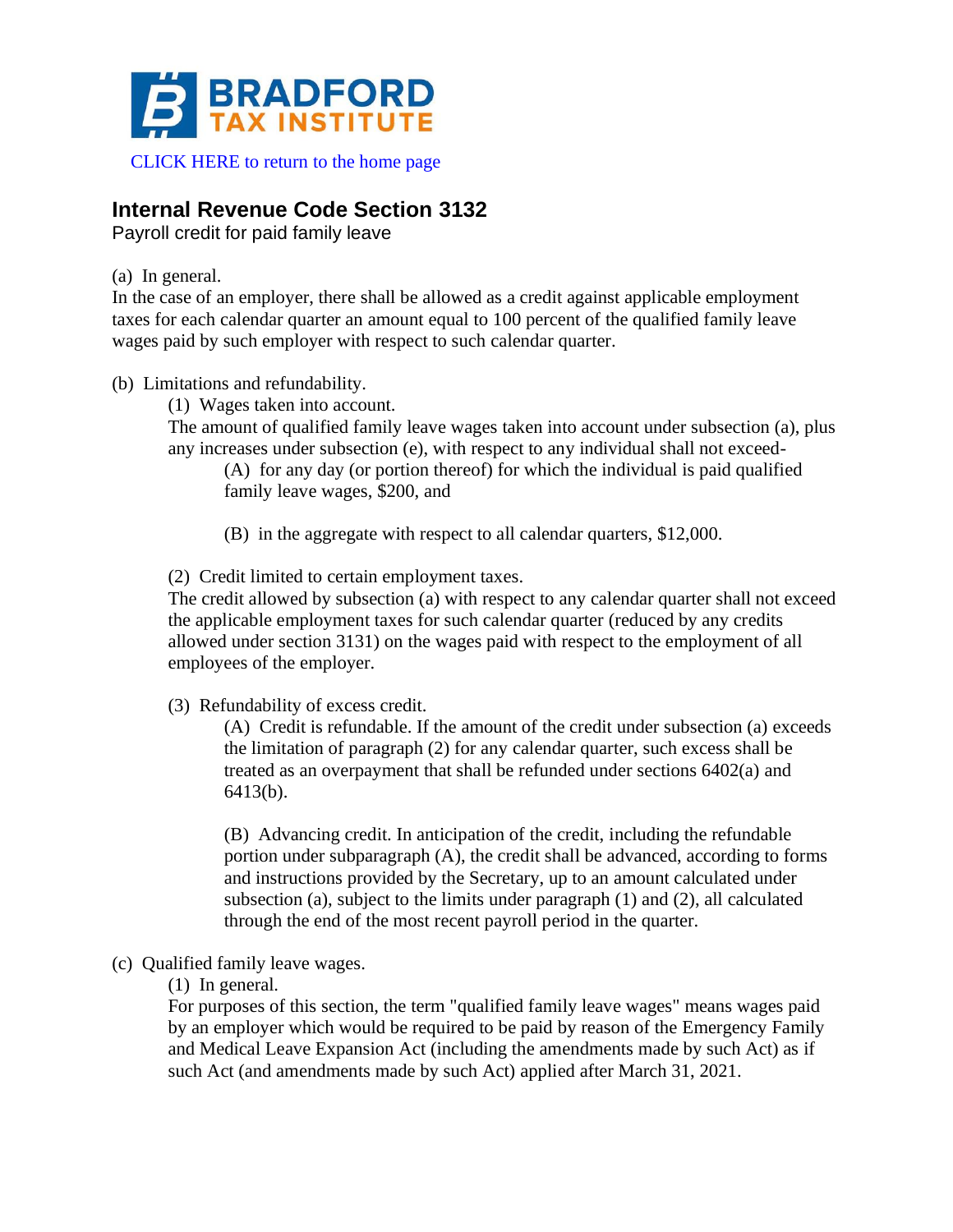- (2) Rules of application.
	- (A) In general. For purposes of determining whether wages are qualified family leave wages under paragraph (1)-

(i) section  $110(a)(2)(A)$  of the Family and Medical Leave Act of 1993 shall be applied by inserting "or any reason for leave described in section 5102(a) of the Families First Coronavirus Response Act, or the employee is seeking or awaiting the results of a diagnostic test for, or a medical diagnosis of, COVID-19 and such employee has been exposed to COVID-19 or the employee's employer has requested such test or diagnosis, or the employee is obtaining immunization related to COVID-19 or recovering from any injury, disability, illness, or condition related to such immunization" after "public health emergency", and

- (ii) section 110(b) of such Act shall be applied-
	- (I) without regard to paragraph (1) thereof,

(II) by striking "after taking leave after such section for 10 days" in paragraph (2)(A) thereof, and

(III) by substituting "\$12,000" for "\$10,000" in paragraph  $(2)(B)(ii)$  thereof.

(B) Leave must meet requirements. For purposes of determining whether wages would be required to be paid under paragraph (1), if an employer fails to comply with any requirement of the Family and Medical Leave Act of 1993 or the Emergency Family and Medical Leave Expansion Act (determined without regard to any time limitation under section  $102(a)(1)(F)$  of the Family and Medical Leave Act of 1994) with respect to any leave provided for a qualifying need related to a public health emergency (as defined in section 110 of such Act, applied as described in subparagraph  $(A)(i)$ , amounts paid by such employer with respect to such leave shall not be taken into account as qualified family leave wages. For purposes of the preceding sentence, an employer which takes an action described in section 105 of the Family and Medical Leave Act of 1993 shall be treated as failing to meet a requirement of such Act.

(d) Allowance of credit for certain health plan expenses.

(1) In general.

The amount of the credit allowed under subsection (a) shall be increased by so much of the employer's qualified health plan expenses as are properly allocable to the qualified family leave wages for which such credit is so allowed.

(2) Qualified health plan expenses.

For purposes of this subsection, the term "qualified health plan expenses" means amounts paid or incurred by the employer to provide and maintain a group health plan (as defined in section  $5000(b)(1)$ , but only to the extent that such amounts are excluded from the gross income of employees by reason of section 106(a).

(3) Allocation rules.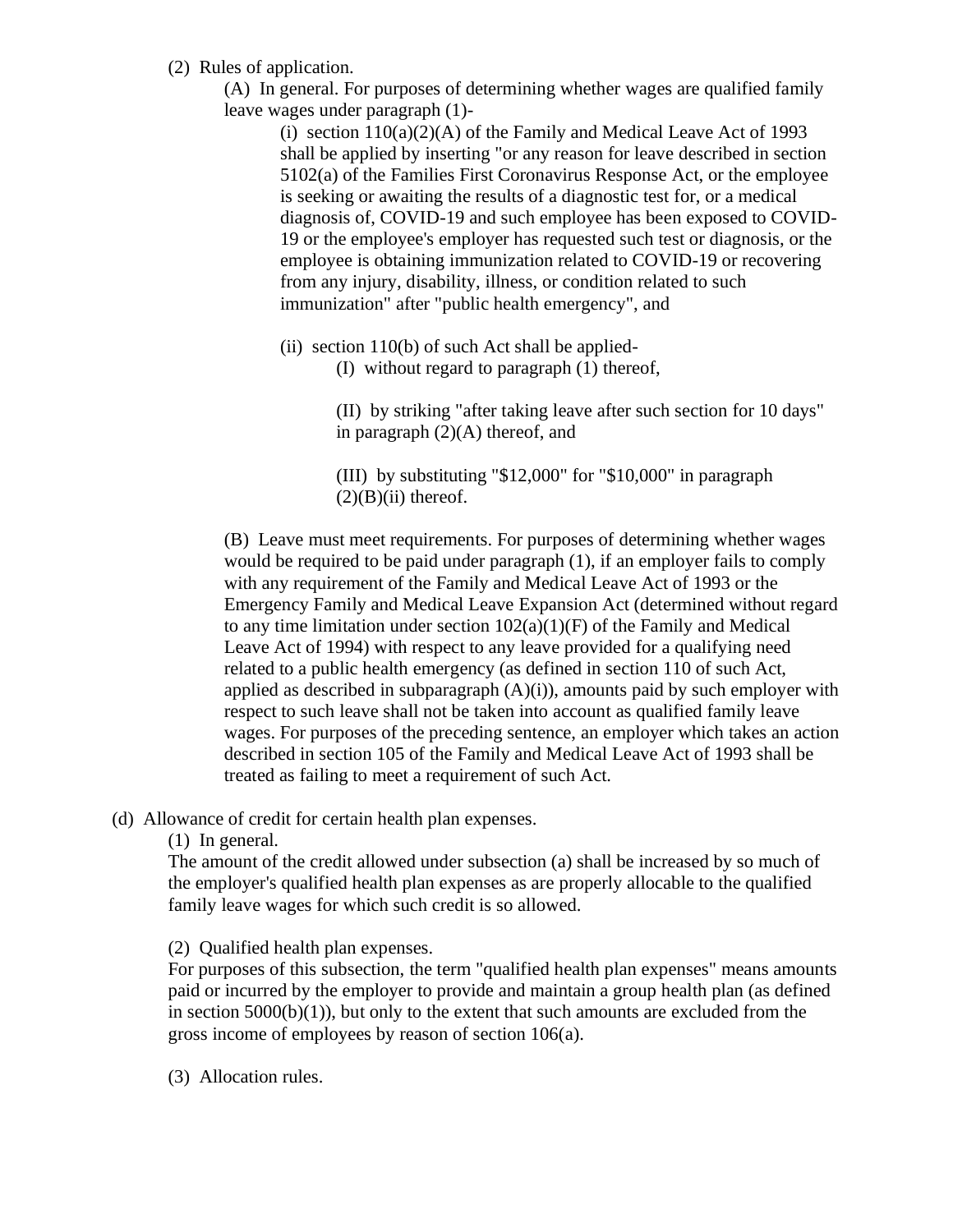For purposes of this section, qualified health plan expenses shall be allocated to qualified family leave wages in such manner as the Secretary may prescribe. Except as otherwise provided by the Secretary, such allocation shall be treated as properly made if made on the basis of being pro rata among covered employees and pro rata on the basis of periods of coverage (relative to the time periods of leave to which such wages relate).

(e) Allowance of credit for amounts paid under certain collectively bargained agreements.

(1) In general.

The amount of the credit allowed under subsection (a) shall be increased by so much of the sum of-

(A) so much of the employer's collectively bargained defined benefit pension plan contributions as are properly allocable to the qualified family leave wages for which such credit is so allowed, plus

(B) so much of the employer's collectively bargained apprenticeship program contributions as are properly allocable to the qualified family leave wages for which such credit is so allowed.

(2) Collectively bargained defined benefit pension plan contributions.

For purposes of this subsection-

(A) In general. The term "collectively bargained defined benefit pension plan contributions" has the meaning given such term under section  $3131(e)(2)$ .

(B) Allocation rules. The amount of collectively bargained defined benefit pension plan contributions allocated to qualified family leave wages for any calendar quarter shall be the product of-

(i) the pension contribution rate (as defined in section  $3131(e)(2)$ ), expressed as an hourly rate, and

(ii) the number of hours for which qualified family leave wages were provided to employees covered under the collective bargaining agreement described in section 3131(e)(2)(A)(iii) during the calendar quarter.

(3) Collectively bargained apprenticeship program contributions.

For purposes of this section-

(A) In general. The term "collectively bargained apprenticeship program contributions" has the meaning given such term under section 3131(e)(3).

(B) Allocation rules. For purposes of this section, the amount of collectively bargained apprenticeship program contributions allocated to qualified family leave wages for any calendar quarter shall be the product of-

(i) the apprenticeship contribution rate (as defined in section  $3131(e)(3)$ ), expressed as an hourly rate, and

(ii) the number of hours for which qualified family leave wages were provided to employees covered under the collective bargaining agreement described in section 3131(e)(3)(A)(iii) during the calendar quarter.

(f) Definitions and special rules.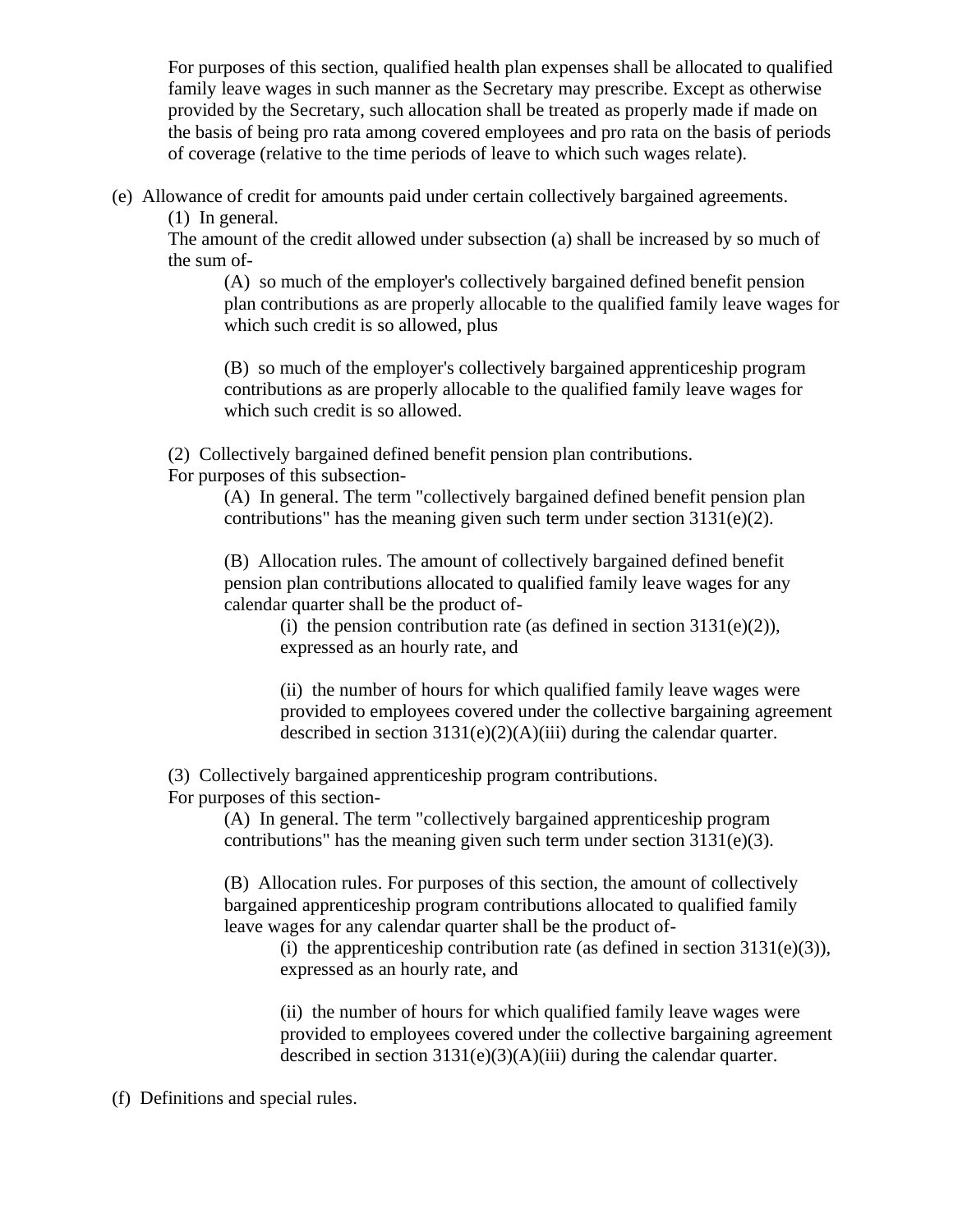(1) Applicable employment taxes.

For purposes of this section, the term "applicable employment taxes" means the following:

(A) The taxes imposed under section 3111(b).

(B) So much of the taxes imposed under section 3221(a) as are attributable to the rate in effect under section 3111(b).

### (2) Wages.

For purposes of this section, the term "wages" means wages (as defined in section 3121(a), determined without regard to paragraphs (1) through (22) of section 3121(b)) and compensation (as defined in section 3231(e), determined without regard to the sentence in paragraph (1) thereof which begins "Such term does not include remuneration").

(3) Denial of double benefit.

For purposes of chapter 1, the gross income of the employer, for the taxable year which includes the last day of any calendar quarter with respect to which a credit is allowed under this section, shall be increased by the amount of such credit. Any wages taken into account in determining the credit allowed under this section shall not be taken into account for purposes of determining the credit allowed under sections 45A, 45P, 45S, 51, 3131, and 3134. In the case of any credit allowed under section 2301 of the CARES Act or section 41 with respect to wages taken into account under this section, the credit allowed under this section shall be reduced by the portion of the credit allowed under such section 2301 or section 41 which is attributable to such wages.

(4) Election to not take certain wages into account.

This section shall not apply to so much of the qualified family leave wages paid by an eligible employer as such employer elects (at such time and in such manner as the Secretary may prescribe) to not take into account for purposes of this section.

(5) Certain governmental employers.

No credit shall be allowed under this section to the Government of the United States or to any agency or instrumentality thereof. The preceding sentence shall not apply to any organization described in section  $501(c)(1)$  and exempt from tax under section  $501(a)$ .

(6) Extension of limitation on assessment.

Notwithstanding section 6501, the limitation on the time period for the assessment of any amount attributable to a credit claimed under this section shall not expire before the date that is 5 years after the later of-

(A) the date on which the original return which includes the calendar quarter with respect to which such credit is determined is filed, or

(B) the date on which such return is treated as filed under section  $6501(b)(2)$ .

(7) Coordination with certain programs.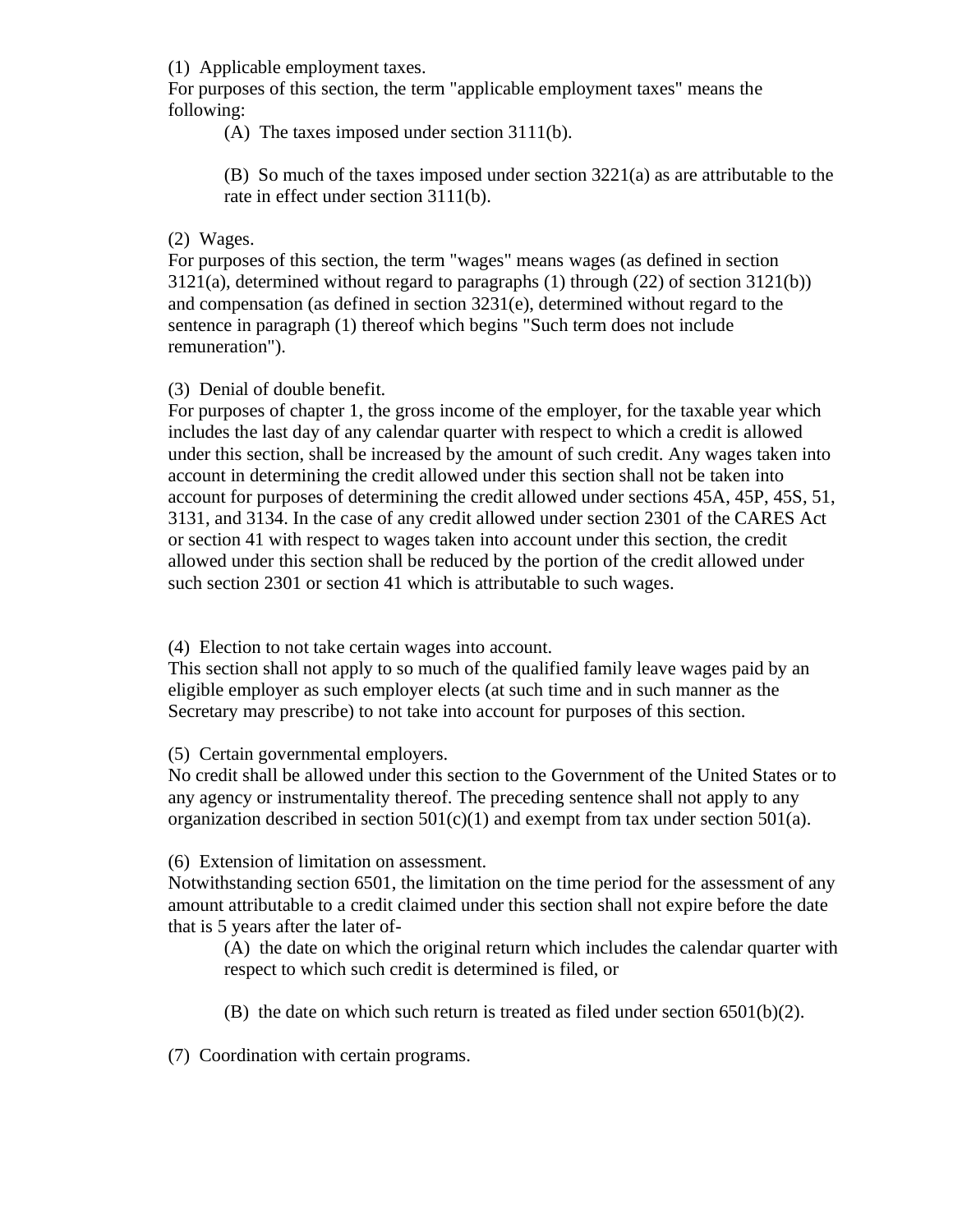(A) In general. This section shall not apply to so much of the qualified family leave wages paid by an eligible employer as are taken into account as payroll costs in connection with-

(i) a covered loan under section  $7(a)(37)$  or 7A of the Small Business Act,

(ii) a grant under section 324 of the Economic Aid to Hard-Hit Small Businesses, Non-Profits, and Venues Act, or

(iii) a restaurant revitalization grant under section 5003 of the American Rescue Plan Act of 2021.

(B) Application where PPP loans not forgiven. The Secretary shall issue guidance providing that payroll costs paid during the covered period shall not fail to be treated as qualified family leave wages under this section by reason of subparagraph  $(A)(i)$  to the extent that-

(i) a covered loan of the taxpayer under section  $7(a)(37)$  of the Small Business Act is not forgiven by reason of a decision under section  $7(a)(37)(J)$  of such Act, or

(ii) a covered loan of the taxpayer under section 7A of the Small Business Act is not forgiven by reason of a decision under section  $7A(g)$  of such Act.

Terms used in the preceding sentence which are also used in section  $7A(g)$  or  $7(a)(37)(J)$  of the Small Business Act shall, when applied in connection with either such section, have the same meaning as when used in such section, respectively.

#### (g) Regulations.

The Secretary shall prescribe such regulations or other guidance as may be necessary to carry out the purposes of this section, including-

(1) regulations or other guidance to prevent the avoidance of the purposes of the limitations under this section,

(2) regulations or other guidance to minimize compliance and record-keeping burdens under this section,

(3) regulations or other guidance providing for waiver of penalties for failure to deposit amounts in anticipation of the allowance of the credit allowed under this section,

(4) regulations or other guidance for recapturing the benefit of credits determined under this section in cases where there is a subsequent adjustment to the credit determined under subsection (a),

(5) regulations or other guidance to ensure that the wages taken into account under this section conform with the paid leave required to be provided under the Emergency Family and Medical Leave Expansion Act (including the amendments made by such Act),